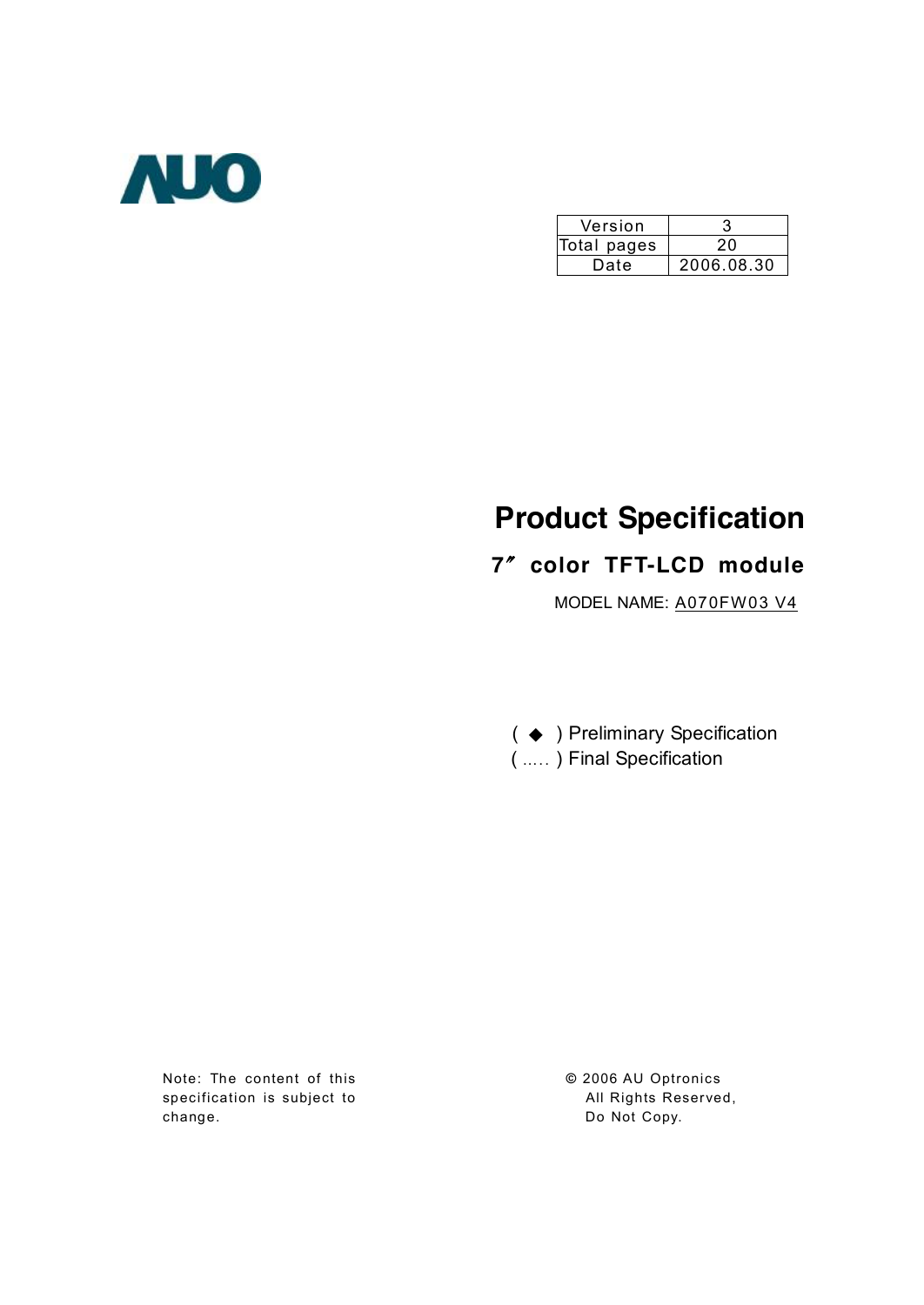

## Record of Revision

| Version        | Revise Date Page |                | Content                                                     |  |  |  |
|----------------|------------------|----------------|-------------------------------------------------------------|--|--|--|
| $\mathbf{1}$   | 13/Jun/2005      | 0              | First draft.                                                |  |  |  |
| $\overline{2}$ | 05/Jan/2006      | 11             | Modified response time                                      |  |  |  |
|                |                  |                | Rise 50<br>$24$ (max)                                       |  |  |  |
|                |                  |                | Fall 60<br>$36$ (max)                                       |  |  |  |
|                |                  | 13             | Modify Reliability test items                               |  |  |  |
|                |                  |                | High Temperature Operating: 60°C for 240 hours              |  |  |  |
|                |                  |                | Low Temperature Operating: -10°C for 240 hours              |  |  |  |
|                |                  |                | High Temperature Storage: 70°C for 240 hours                |  |  |  |
|                |                  |                | Low Temperature Storage: -20°C for 240 hours                |  |  |  |
|                |                  |                | Thermal Shock Test: -10℃~60℃ for 100 cycles, 1hours/cycle   |  |  |  |
|                |                  |                | High Temperature and High Humidity: 40°C, 90% for 240 hours |  |  |  |
| $\mathbf{3}$   | 30/Aug/2006      | 3              | Revise surface treatment(haze value)                        |  |  |  |
|                |                  | $\overline{7}$ | Revise backlight driving conditions                         |  |  |  |
|                |                  | 11             | Modified reliability test items                             |  |  |  |
|                |                  |                |                                                             |  |  |  |
|                |                  |                |                                                             |  |  |  |
|                |                  |                |                                                             |  |  |  |
|                |                  |                |                                                             |  |  |  |
|                |                  |                |                                                             |  |  |  |
|                |                  |                |                                                             |  |  |  |
|                |                  |                |                                                             |  |  |  |
|                |                  |                |                                                             |  |  |  |
|                |                  |                |                                                             |  |  |  |
|                |                  |                |                                                             |  |  |  |
|                |                  |                |                                                             |  |  |  |
|                |                  |                |                                                             |  |  |  |
|                |                  |                |                                                             |  |  |  |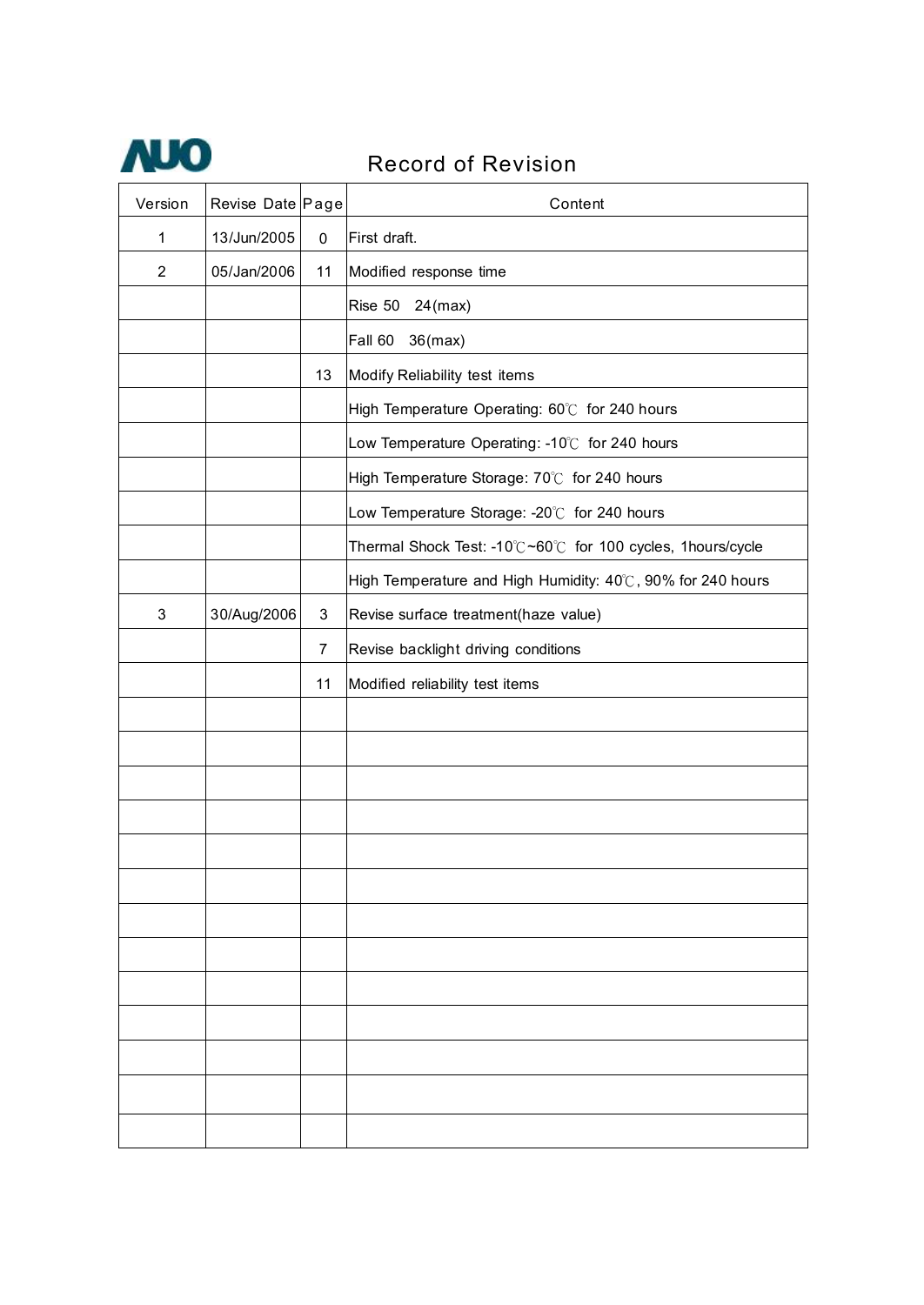| <b>NJO</b>       | Model<br>Version : 3<br>$\therefore$ 1/20<br>Page | $\therefore$ A070FW03 V4 |                |
|------------------|---------------------------------------------------|--------------------------|----------------|
| <b>Contents:</b> |                                                   |                          |                |
|                  |                                                   |                          |                |
|                  |                                                   |                          |                |
|                  |                                                   |                          |                |
|                  |                                                   |                          |                |
|                  |                                                   |                          |                |
|                  |                                                   |                          |                |
|                  |                                                   |                          |                |
|                  |                                                   |                          |                |
|                  |                                                   |                          |                |
|                  |                                                   |                          |                |
|                  |                                                   |                          |                |
|                  |                                                   |                          |                |
|                  |                                                   |                          |                |
|                  |                                                   |                          |                |
|                  |                                                   |                          | P <sub>9</sub> |
|                  |                                                   |                          |                |
|                  |                                                   |                          |                |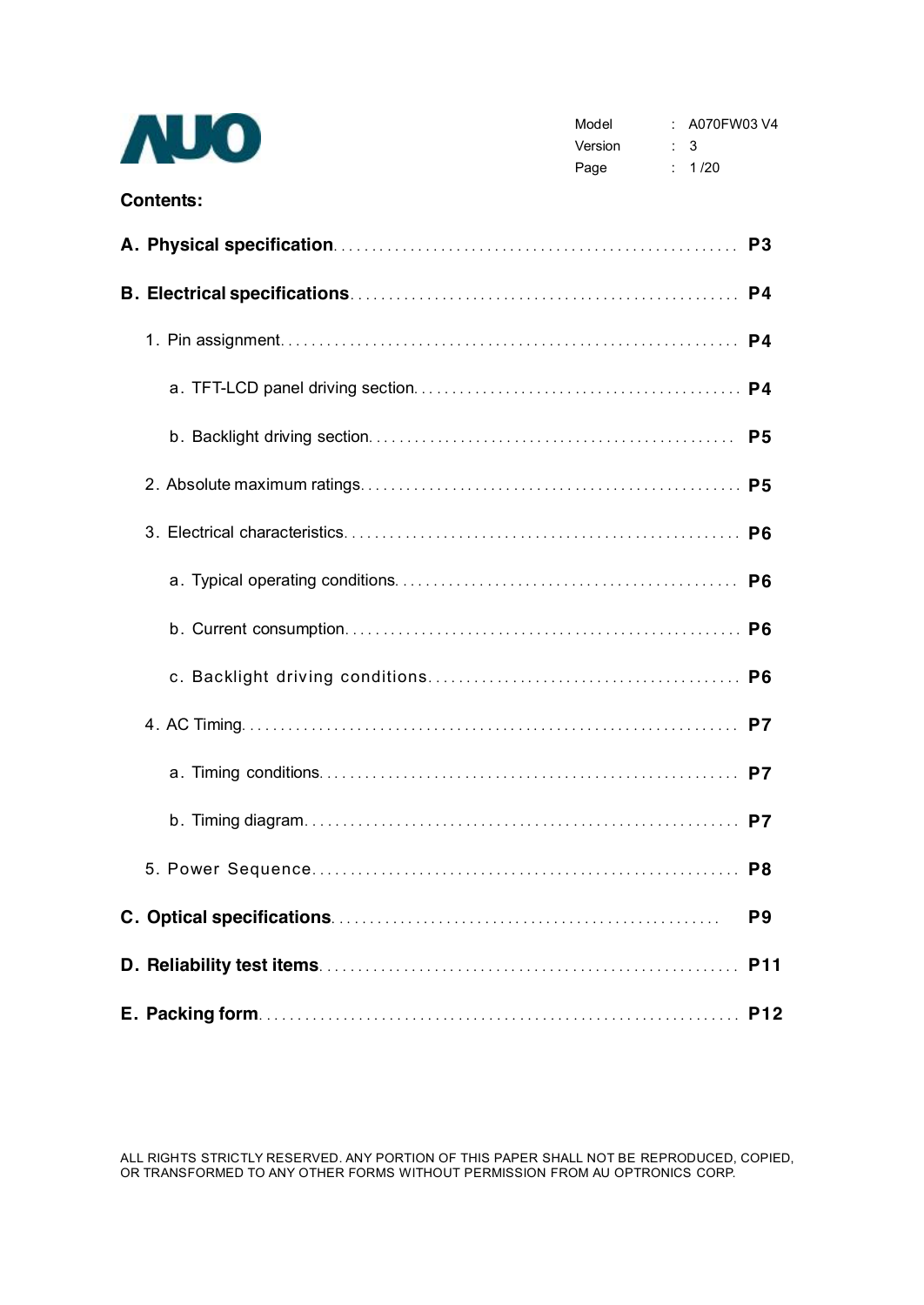

Model : A070FW03 V4 Version : 3 Page : 2/20

## **Appendix:**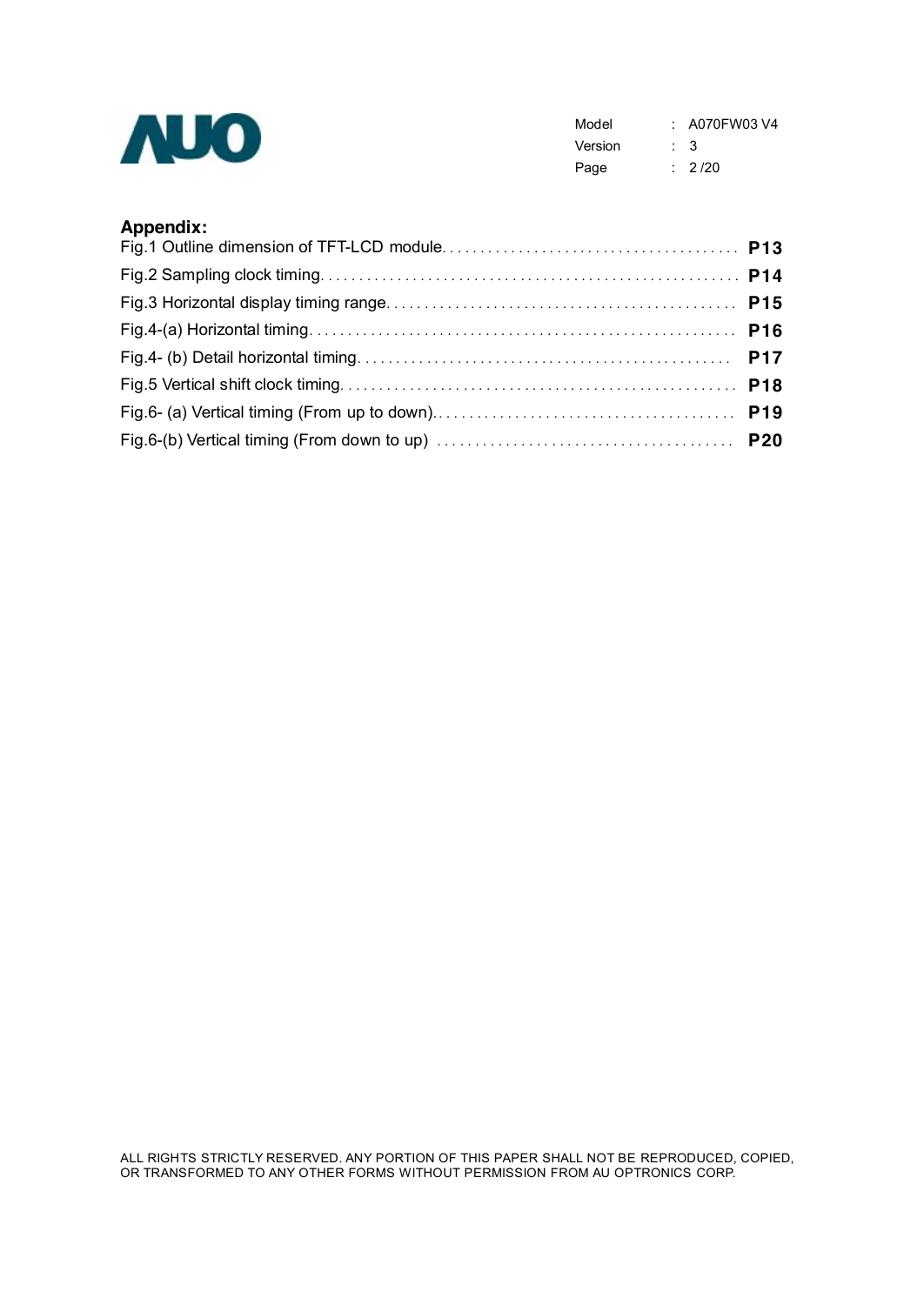

| Model   |                | : A070FW03 V4 |
|---------|----------------|---------------|
| Version | $\therefore$ 3 |               |
| Page    |                | : 3/20        |

## **A. Physical specifications**

| NO.            | <b>Item</b>             | <b>Specification</b>      | <b>Remark</b> |
|----------------|-------------------------|---------------------------|---------------|
| 1              | Display resolution(dot) | $1440(W)\times 234(H)$    |               |
| $\overline{2}$ | Active area(mm)         | 154.08(W) × 86.58(H)      |               |
| 3              | Screen size(inch)       | 7.0(Diagonal)             |               |
| 4              | Dot pitch(mm)           | $0.107(W)\times 0.370(H)$ |               |
| 5              | Color configuration     | R. G. B. stripe           |               |
| 6              | Overall dimension(mm)   | 164.9(W)x100.0(H)x5.7(D)  | Note 1        |
| 7              | Weight(g)               | 160 $±10$                 |               |
| 8              | Surface treatment       | $AG(25%)$ with WV film    |               |
| 9              | Backlight unit          | <b>CCFL</b>               |               |

Note 1: Refer to Fig. 1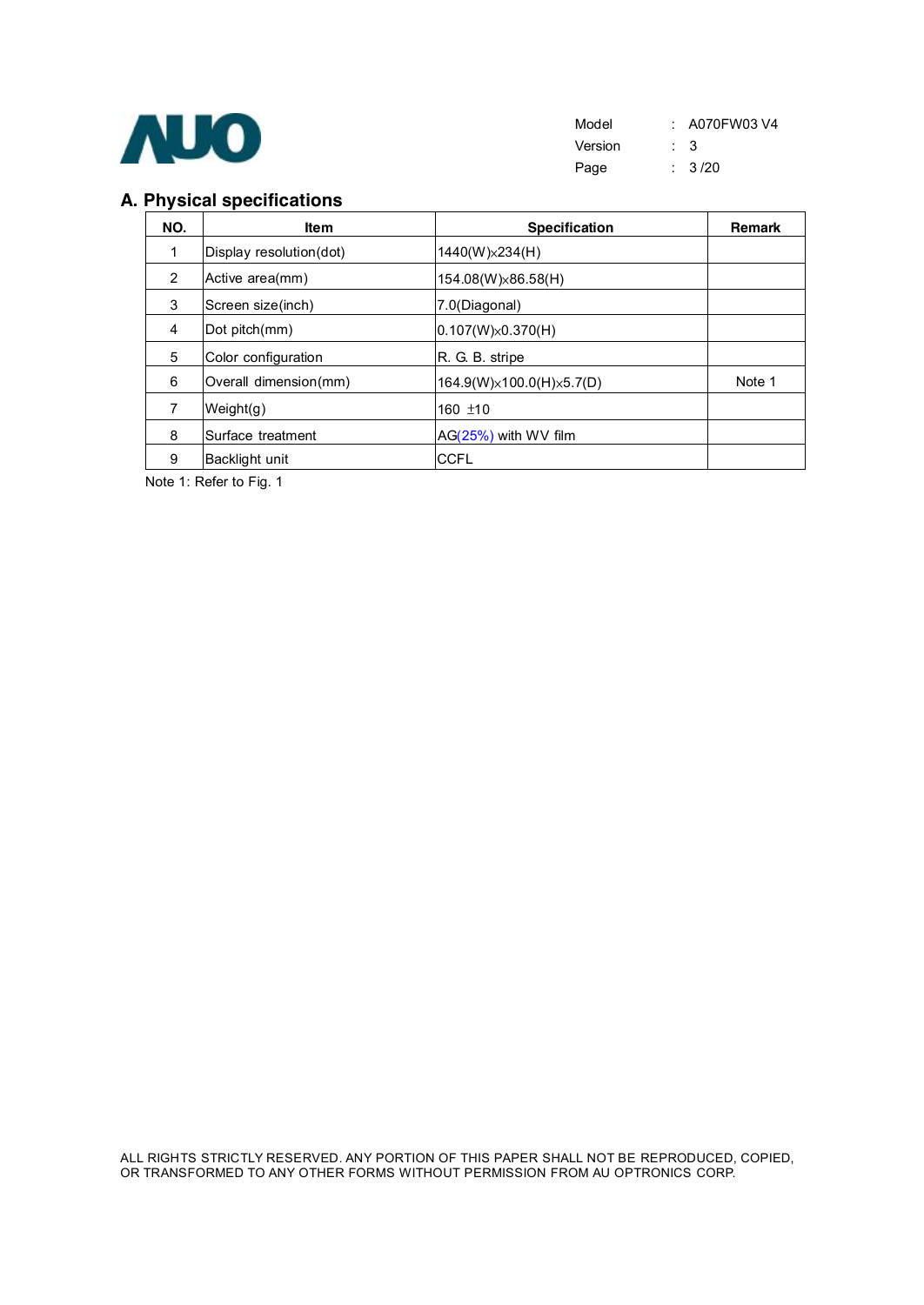

| Model   | : A070FW03 V4 |
|---------|---------------|
| Version | : 3           |
| Page    | 4/20          |

## **B. Electrical specifications**

#### 1.Pin assignment

a. TFT-LCD panel driving section

| Pin no         | Symbol                     | VO                       | <b>Description</b>                                      | <b>Remark</b> |
|----------------|----------------------------|--------------------------|---------------------------------------------------------|---------------|
| 1              | <b>GND</b>                 | $\frac{1}{2}$            | Ground for logic circuit                                |               |
| 2              | $V_{\rm CC}$               | L                        | Supply voltage of logic control circuit for scan driver |               |
| 3              | $\mathsf{V}_{\mathsf{GL}}$ | I                        | Negative power for scan driver                          |               |
| $\overline{4}$ | $V_{GH}$                   | L                        | Positive power for scan driver                          |               |
| 5              | <b>STVR</b>                | I/O                      | Vertical start pulse                                    | Note 1        |
| 6              | <b>STVL</b>                | I/O                      | Vertical start pulse                                    | Note 1        |
| 7              | <b>CKV</b>                 | I                        | Shift clock input for scan driver                       |               |
| 8              | U/D                        | I                        | UP/DOWN scan control input                              | Note 1,2      |
| 9              | <b>OEV</b>                 | I                        | Output enable input for scan driver                     |               |
| 10             | <b>VCOM</b>                | $\mathsf{l}$             | Common electrode driving signal                         |               |
| 11             | <b>VCOM</b>                | $\mathsf{l}$             | Common electrode driving signal                         |               |
| 12             | L/R                        | I                        | LEFT/RIGHT scan control input                           | Note 1,2      |
| 13             | <b>MOD</b>                 | I                        | Sequential sampling and simultaneous sampling setting   | Note 3        |
| 14             | OEH                        | $\mathbf{I}$             | Output enable input for data driver                     |               |
| 15             | <b>STHL</b>                | I/O                      | Start pulse for horizontal scan line                    | Note 1        |
| 16             | <b>STHR</b>                | I/O                      | Start pulse for horizontal scan line                    | Note 1        |
| 17             | CPH <sub>3</sub>           | $\mathsf{I}$             | Sampling and shifting clock pulse for data driver       |               |
| 18             | CPH <sub>2</sub>           | $\mathsf{I}$             | Sampling and shifting clock pulse for data driver       |               |
| 19             | CPH <sub>1</sub>           | $\mathsf{l}$             | Sampling and shifting clock pulse for data driver       |               |
| 20             | $V_{\rm CC}$               | I                        | Supply voltage of logic control circuit for data driver |               |
| 21             | <b>GND</b>                 | $\overline{\phantom{0}}$ | Ground for logic circuit                                |               |
| 22             | VR.                        | L                        | Alternated video signal input(Red)                      |               |
| 23             | VG                         | I                        | Alternated video signal input(Green)                    |               |
| 24             | VB                         | I                        | Alternated video signal input(Blue)                     |               |
| 25             | <b>AV<sub>DD</sub></b>     | I                        | Supply voltage for analog circuit                       |               |
| 26             | $AV_{SS}$                  | $\overline{\phantom{0}}$ | Ground for analog circuit                               |               |

Note 1: Selection of scanning mode (please refer to the following table)

| Setting of scan<br>control input |                            |             |             | <b>IN/OUT state</b><br>for start pulse |                                                        | <b>Scanning direction</b>                |  |  |
|----------------------------------|----------------------------|-------------|-------------|----------------------------------------|--------------------------------------------------------|------------------------------------------|--|--|
| U/D                              | L/R                        | <b>STVR</b> | <b>STVL</b> | <b>STHR</b>                            | <b>STHL</b>                                            |                                          |  |  |
| <b>GND</b>                       | $\mathsf{V}_{\mathsf{CC}}$ | <b>OUT</b>  | IN          | <b>OUT</b>                             | IN                                                     | From up to down, and from left to right. |  |  |
| $V_{\rm CC}$                     | GND.                       | ΙN          | <b>OUT</b>  | ΙN                                     | <b>OUT</b>                                             | From down to up, and from right to left. |  |  |
| <b>GND</b>                       | GND                        | <b>OUT</b>  | IN          | IN                                     | <b>OUT</b><br>From up to down, and from right to left. |                                          |  |  |
| $V_{\rm CC}$                     | $V_{CC}$                   | ΙN          | OUT         | OUT                                    | IN                                                     | From down to up, and from left to right. |  |  |

IN: Input; OUT: Output.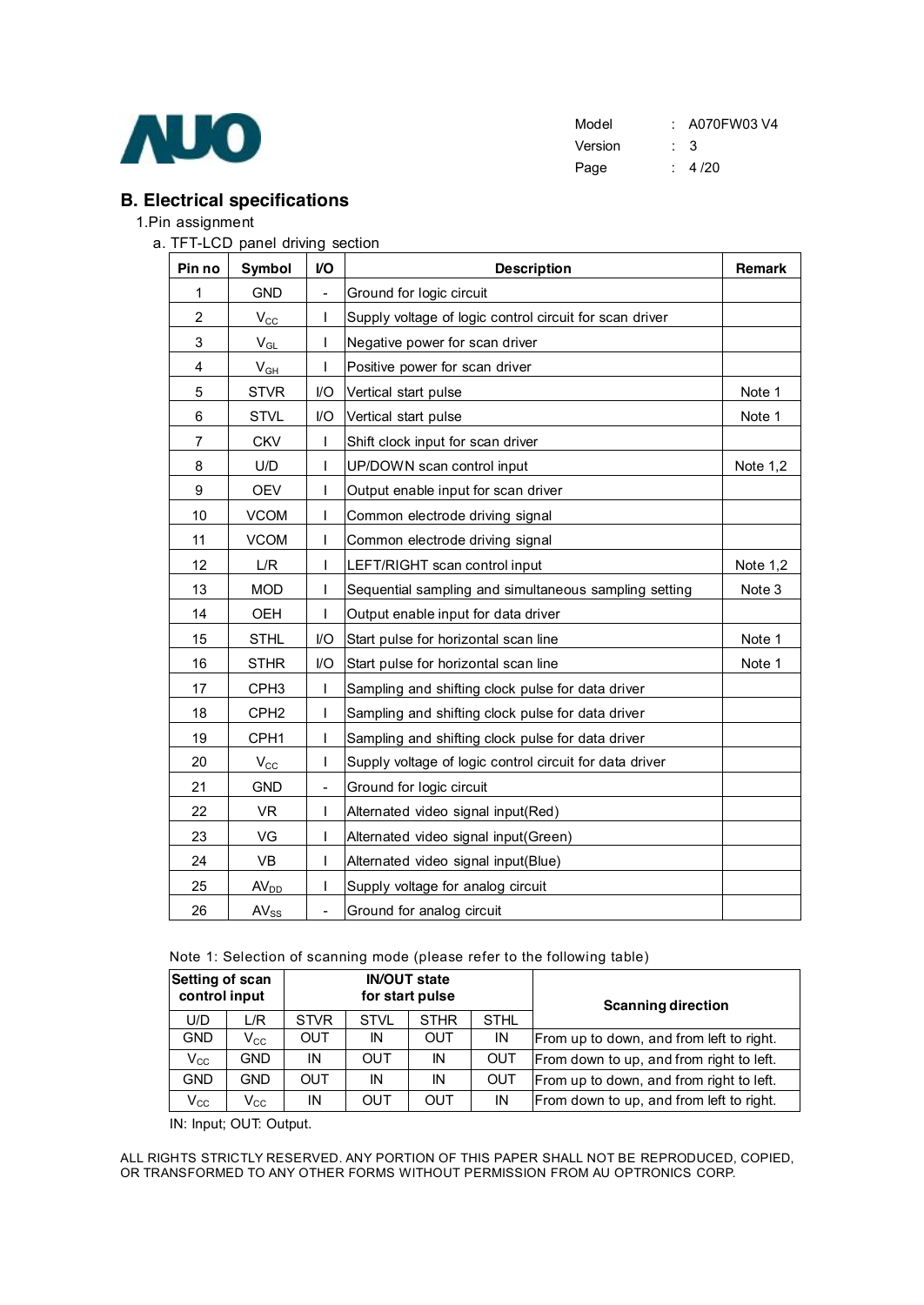

| Model   | $: A070$ FW03 V4 |
|---------|------------------|
| Version | $\therefore$ 3   |
| Page    | : 5/20           |

Note 2: Definition of scanning direction. Refer to figure as below:



Note 3: MOD = H: Simultaneous sampling.

MOD = L: Sequential sampling.

Please set CPH2 and CPH3 to GND when MOD = H.

b. Backlight driving section (Refer to Figure 1)

| No. | <b>Symbol</b> | VO | <b>Description</b>                             | <b>Remark</b> |
|-----|---------------|----|------------------------------------------------|---------------|
|     | ΗI            |    | Power supply for backlight unit (High voltage) | --            |
|     | GND           |    | Ground for backlight unit                      | --            |

### 2. Absolute maximum ratings

| Item                 | Symbol           | <b>Condition</b> | Min.                     | Max.              | Unit | <b>Remark</b> |
|----------------------|------------------|------------------|--------------------------|-------------------|------|---------------|
|                      | $V_{\rm CC}$     | $GND=0$          | $-0.3$                   | 7                 | V    |               |
|                      | AV <sub>DD</sub> | $AV_{SS} = 0$    | $-0.3$                   | 7                 | ٧    |               |
| Power voltage        | $V_{GH}$         |                  | $-0.3$                   | 18                | ٧    |               |
|                      | $V_{GL}$         | $GND=0$          | $-15$                    | 0.3               | ٧    |               |
|                      | $V_{GH}-V_{GL}$  |                  | $\overline{\phantom{a}}$ | 33                | V    |               |
|                      | $V_i$            |                  | $-0.3$                   | $AVDD+0.3$        | V    | Note 1        |
| Input signal voltage | V,               |                  | $-0.3$                   | $V_{\rm CC}$ +0.3 | V    | Note 2        |
|                      | <b>VCOM</b>      |                  | $-2.9$                   | 5.2               | v    |               |

Note 1: VR, VG, VB.

Note 2: STHL, STHR, OEH, L/R, CPH1~CPH3, STVR, STVL, OEV, CKV, U/D.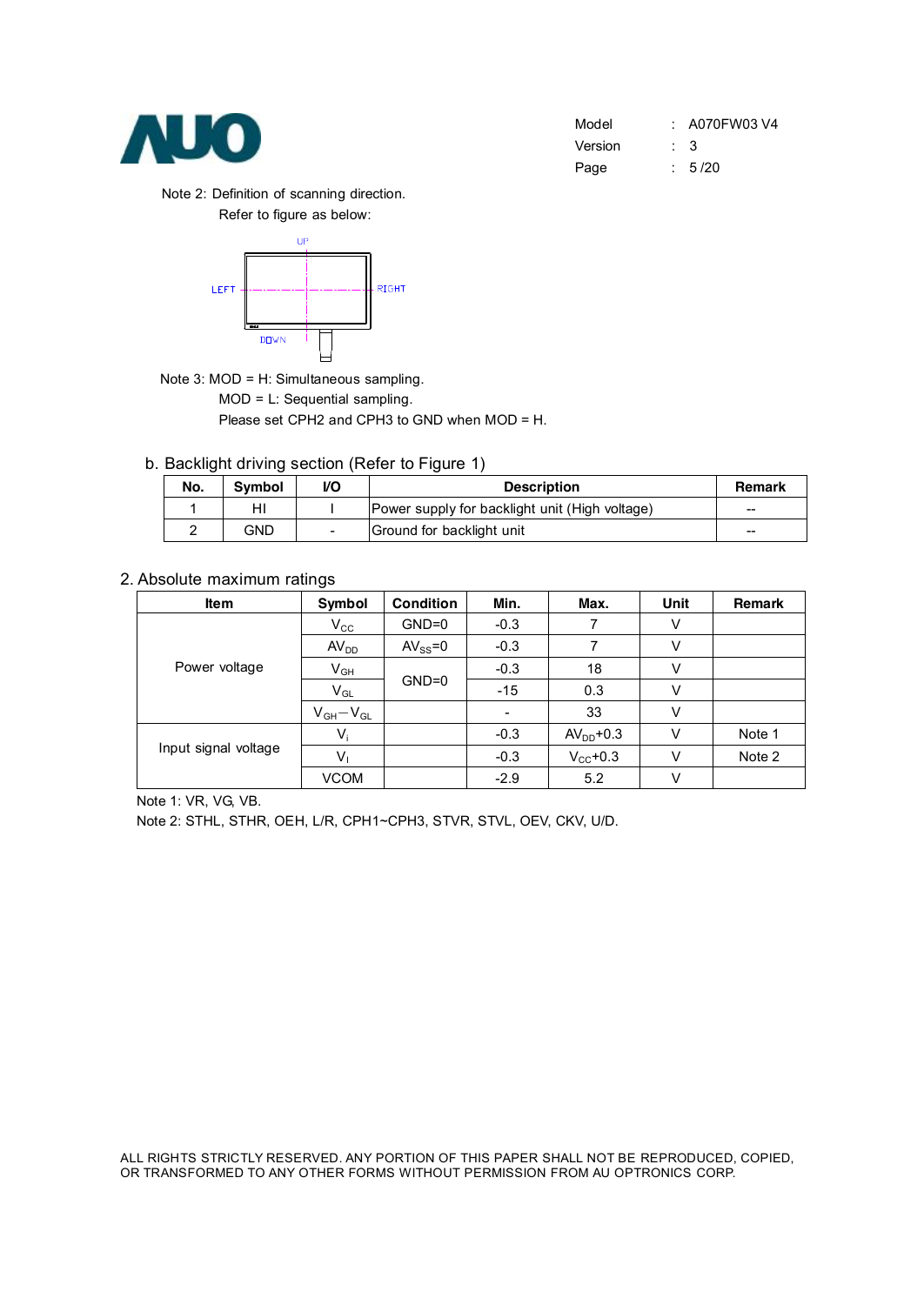

#### 3. Electrical characteristics

| a. Typical operating conditions (GND=AVss=0V, Note 4) |  |  |
|-------------------------------------------------------|--|--|
|-------------------------------------------------------|--|--|

| J 1 - - -<br>Item                         |              | Symbol           | Min.           | Typ.                | Max.           | Unit   | <b>Remark</b>        |
|-------------------------------------------|--------------|------------------|----------------|---------------------|----------------|--------|----------------------|
|                                           |              | $V_{\rm CC}$     | 3              | 5                   | 5.5            | V      |                      |
|                                           |              | AV <sub>DD</sub> | 4.5            | 5                   | 5.5            | V      |                      |
|                                           | Power supply | $V_{GH}$         | 14.3           | 15                  | 15.7           | V      |                      |
|                                           |              | $V_{GL}$         | $-10.5$        | $-10$               | $-9.5$         | $\vee$ |                      |
| Video signal<br>amplitude<br>(VR, VG, VB) |              | $V_{iA}$         | 0.4            |                     | $AVDD - 0.4$   | $\vee$ | Note 1               |
|                                           |              | $V_{\text{iAC}}$ |                | 3                   |                | $\vee$ | AC component         |
|                                           |              | $V_{\text{IDC}}$ |                | AV <sub>DD</sub> /2 |                | $\vee$ | DC component         |
| <b>VCOM</b>                               |              | $V_{CAC}$        | 3.5            | 5.6                 | 6.5            | $Vp-p$ | AC component, Note 2 |
|                                           |              | $V_{CDC}$        | 1.4            | 1.7                 | 2.0            | V      | DC component         |
| Input                                     | H Level      | V <sub>IH</sub>  | $0.8$ $V_{CC}$ |                     | $V_{\rm CC}$   | $\vee$ | Note 3               |
| signal<br>voltage                         | L Level      | $V_{IL}$         | 0              |                     | $0.2$ $V_{CC}$ | V      |                      |

Note 1: Refer to Fig.4- (a).

Note 2: The brightness of LCD panel could be changed by adjusting the AC component of VCOM. Note 3: STHL, STHR, OEH, L/R, CPH1~CPH3, STVR, STVL, OEV, CKV, U/D.

Note 4: Be sure to apply GND,  $V_{CC}$  and  $V_{GL}$  to the LCD first, and then apply  $V_{GH}$ .

#### b. Current consumption (GND=AVss=0V)

| <b>Parameter</b> | Symbol          | <b>Condition</b>       | Min.                     | Typ. | Max. | Unit      | <b>Remark</b> |
|------------------|-----------------|------------------------|--------------------------|------|------|-----------|---------------|
| Current          | I <sub>GH</sub> | $V_{GH} = 15V$         | $\sim$                   | 0.20 | 0.5  | <b>MA</b> |               |
| for              | $I_{GL}$        | $V_{\text{GI}} = -10V$ | $\overline{\phantom{0}}$ | 0.80 | 1.5  | <b>MA</b> |               |
| driver           | $_{\rm lcc}$    | $V_{CC} = 5V$          | $\overline{\phantom{0}}$ | 3.0  | 6.0  | <b>MA</b> |               |
|                  | <b>I</b> DD     | $AVDD=5V$              | $\overline{\phantom{0}}$ | 17.0 | 30   | <b>MA</b> |               |

#### c. Backlight driving conditions

| <b>Parameter</b>      | <b>Symbol</b> | Min.   | Typ.                     | Max.  | Unit  | <b>Remark</b> |
|-----------------------|---------------|--------|--------------------------|-------|-------|---------------|
| Lamp voltage          | $V_L$         |        | 538                      | 591   | Vrms  |               |
| Lamp current          | IL.           |        | 6                        |       | mArms |               |
| Frequency             | Fı.           |        | 70                       | 80    | kHz   | Note 3        |
|                       |               |        | $\overline{\phantom{a}}$ | 1,150 | Vrms  | Note $1,4$    |
| Lamp starting voltage | $V_{\rm S}$   |        |                          | 1,500 | Vrms  | Note $2,4$    |
| Lamp life time        |               | 10,000 | -                        | -     | Hr    | Note 5        |

Note 1: Ta =  $25^\circ\text{C}$ .

Note 2: Ta =  $0^{\circ}$ C.

Note 3: The lamp frequency should be selected as different as possible from display horizontal synchronous signal to avoid interference.

- Note 4: The "MAX" of "Starting voltage" means the minimum voltage to light normally in the LCD module, and the start up voltage should be kept at least 1 second.
- Note 5: The" Lamp life time" is defined as the module brightness decrease to 50% original brightness at Ta=25 $°C$ , I<sub>L</sub>=6mA.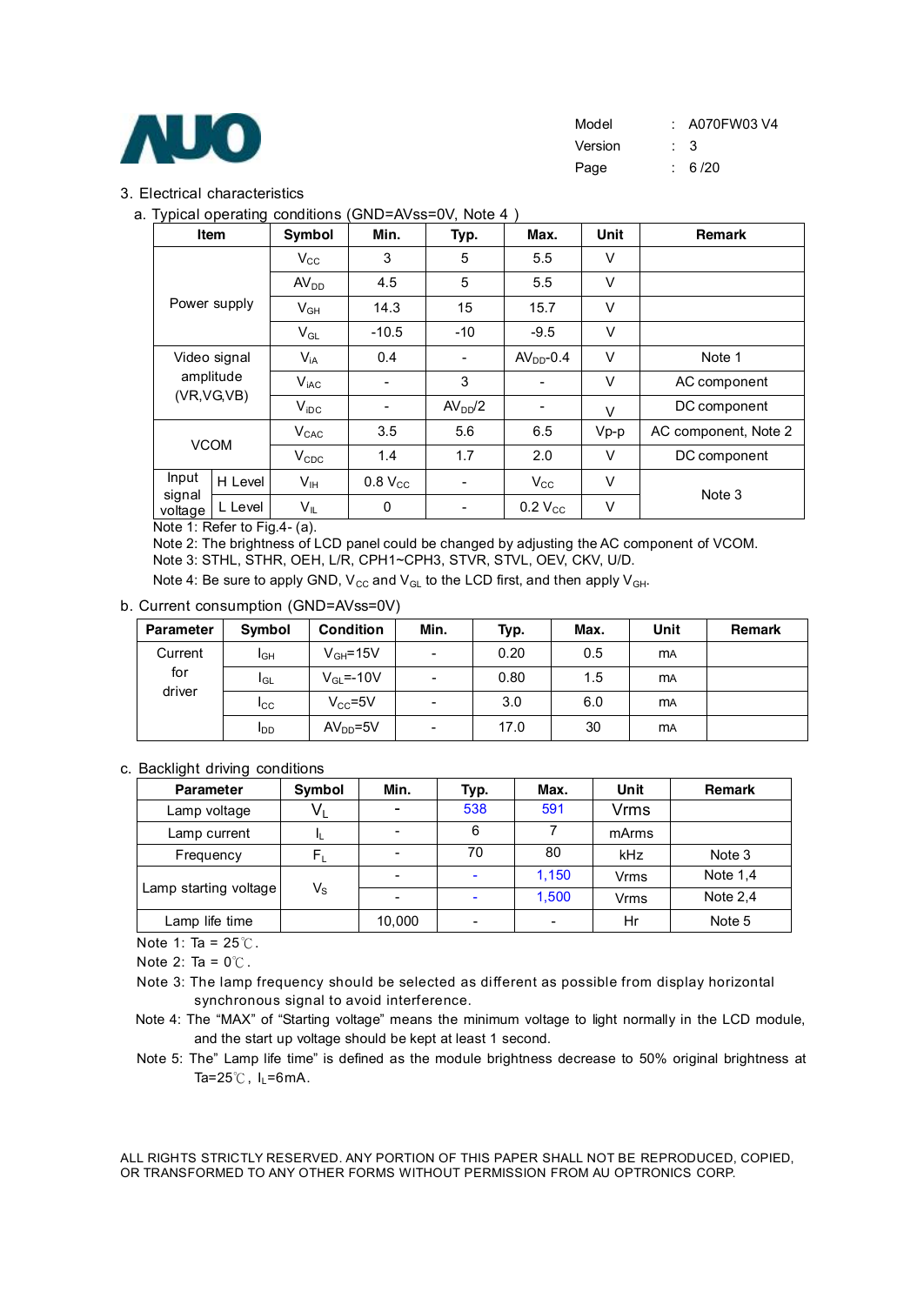

#### 4. AC Timing

### a. Timing conditions **Parameter Symbol Min. Typ. Max. Unit. Remark** Rising time tr - - 10 ns Note 1 Falling time  $t_f$   $t_f$   $-$  10 ns Note 1 High and low level pulse width  $t_{\text{CPH}}$  99 103 107 ns CPH1~CPH3 CPH pulse duty tCWH 40 50 60 % CPH1~CPH3 CPH pulse delay  $t_{C12}$  $t_{C23}$  $t_{C31}$  $30 \t\t t_{CPH}/3 \t\t t_{CPH}/2 \t\t ns \t\ CPH1 \sim CPH3$ STH setup time tSUH 20 - - ns STHR,STHL STH hold time  $\begin{array}{|c|c|c|c|c|c|}\hline \text{STH} \text{ hold time} & \text{lim}\quad & 20 & - & - & - & \text{Ns} & \text{STHR}, \text{STHL} \ \hline \end{array}$ STH pulse width  $t_{\text{STH}}$  | - | 1 | - |  $t_{\text{CPH}}$  | STHR,STHL STH period tH 61.5 63.5 65.5 μs STHR,STHL OEH pulse width tOEH - 1.22 - μs OEH Sample and hold disable time  $\begin{vmatrix} t_{DIS1} & - & 8.28 & - & \mu s \end{vmatrix}$ OEV pulse width tOEV - 5.40 - μs OEV CKV pulse width  $t_{CKV}$  | - | 4.18 | - |  $\mu$ s | CKV Clean enable time  $t_{DIS2}$  | - | 3.74 | - |  $\mu$  s Horizontal display start  $\begin{vmatrix} t_{\text{SH}} & - & 0 & - & T_{\text{CPH}}/3 \end{vmatrix}$ Horizontal display timing range  $t_{DH}$  | - | 1440 | - |  $T_{CPH}/3$ STV setup time tSUV 400 - - ns STVL,STVR STV hold time  $t_{\text{HDV}}$  | 400 |  $-$  |  $-$  | ns | STVL,STVR STV pulse width  $t_{STV}$  | - | - | 1  $t_H$  STVL,STVR Horizontal lines per field  $t_V$  | 256 | 262 | 268 |  $t_H$  | Note 2 Vertical display start  $\begin{vmatrix} t_{\text{S}V} & | & | & 3 & | & - & | & t_{\text{H}} \end{vmatrix}$ Vertical display timing range  $\begin{array}{|c|c|c|c|c|}\hline \text{t}_\text{D}\text{V} & & 234 & - & \end{array}$ VCOM rising time  $t_{\text{rCOM}}$  |  $t_{\text{rCOM}}$  | - | 5 |  $\mu$  s VCOM falling time  $t_{\text{fCOM}}$  |  $t_{\text{rCOM}}$  |  $-$  | 5 |  $\mu$  s VCOM delay time  $t_{DCOM}$  |  $-$  | 3 |  $\mu$  s RGB delay time tDRGB - 1 μs

Note 1: For all of the logic signals.

Note 2: Please don't use odd horizontal lines to drive LCD panel for both odd and even field simultaneously.

#### b. Timing diagram

Please refer to the attached drawing, from Fig.2 to Fig.6.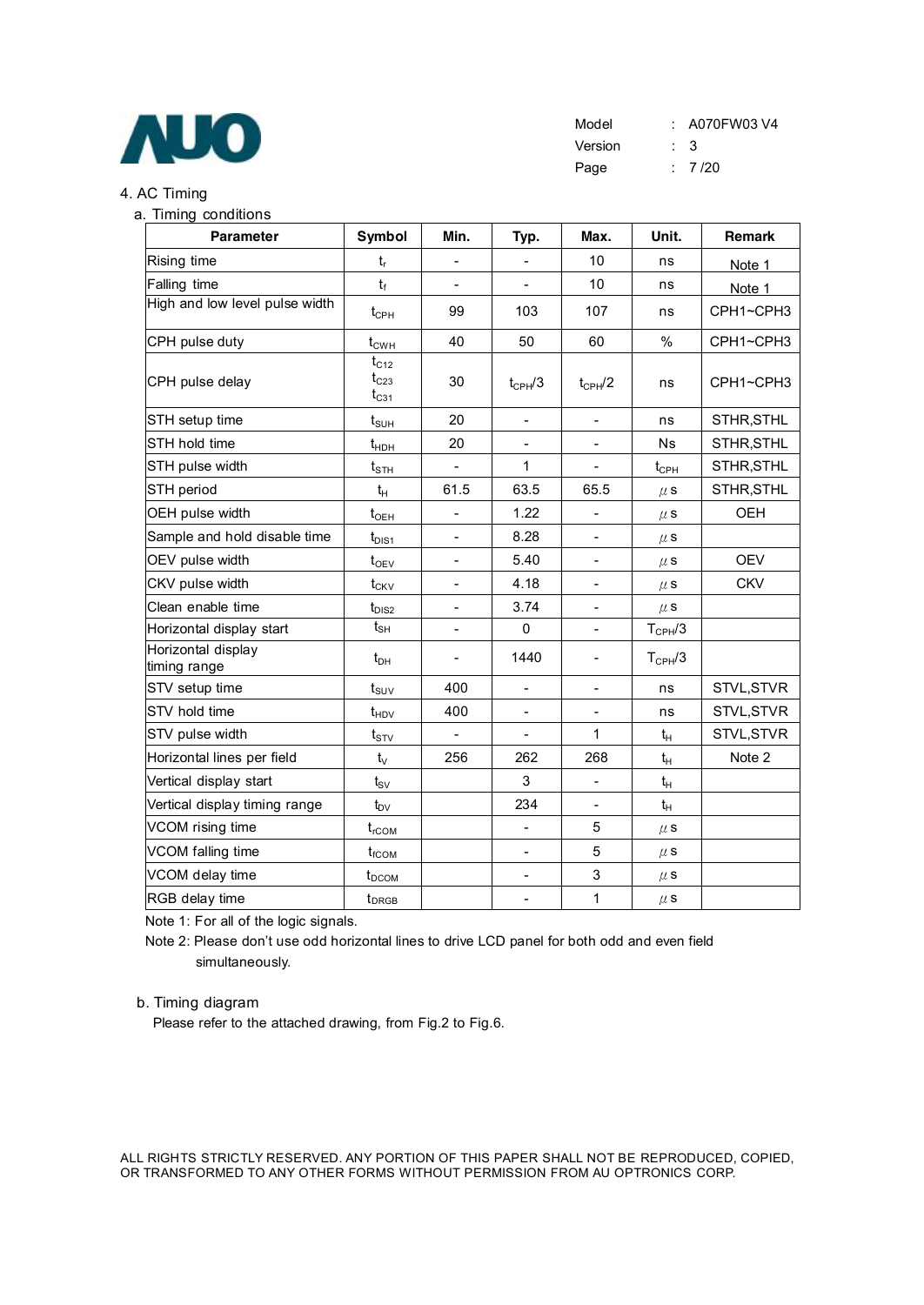

| Model   |           | $: A070$ FW03V4 |
|---------|-----------|-----------------|
| Version | $\cdot$ 3 |                 |
| Page    |           | : 8/20          |

#### 5. Power Sequence

Sequence for power on/off and Signal on/off



- T1  $\leq$  15ms (From 10%\*VCC to 90%\*VCC, when VCC is Low to High) ;
- T2  $\leq$  10ms (From 90%\*VCC to 10%\*VGH, when VCC is Low to High);

T3  $\leq$  10ms (From 90%\*VGH to Video signal, when VGH is Low to High);

T4  $\leq$  10ms (From Video signal to 90%\*VGH, when VGH is High to Low);

T5  $\leq$  20ms (From 90%\*VCC to 10%\*VCC, when VCC is High to Low);

T6  $\leq$  10ms (From 10%\*VGH to 90%\*VCC, when VCC is Low to High);

T7  $\geq$  0.4s (From 10%\*VCC is H→L to 10%\*VCC is L→H)  $\cdot$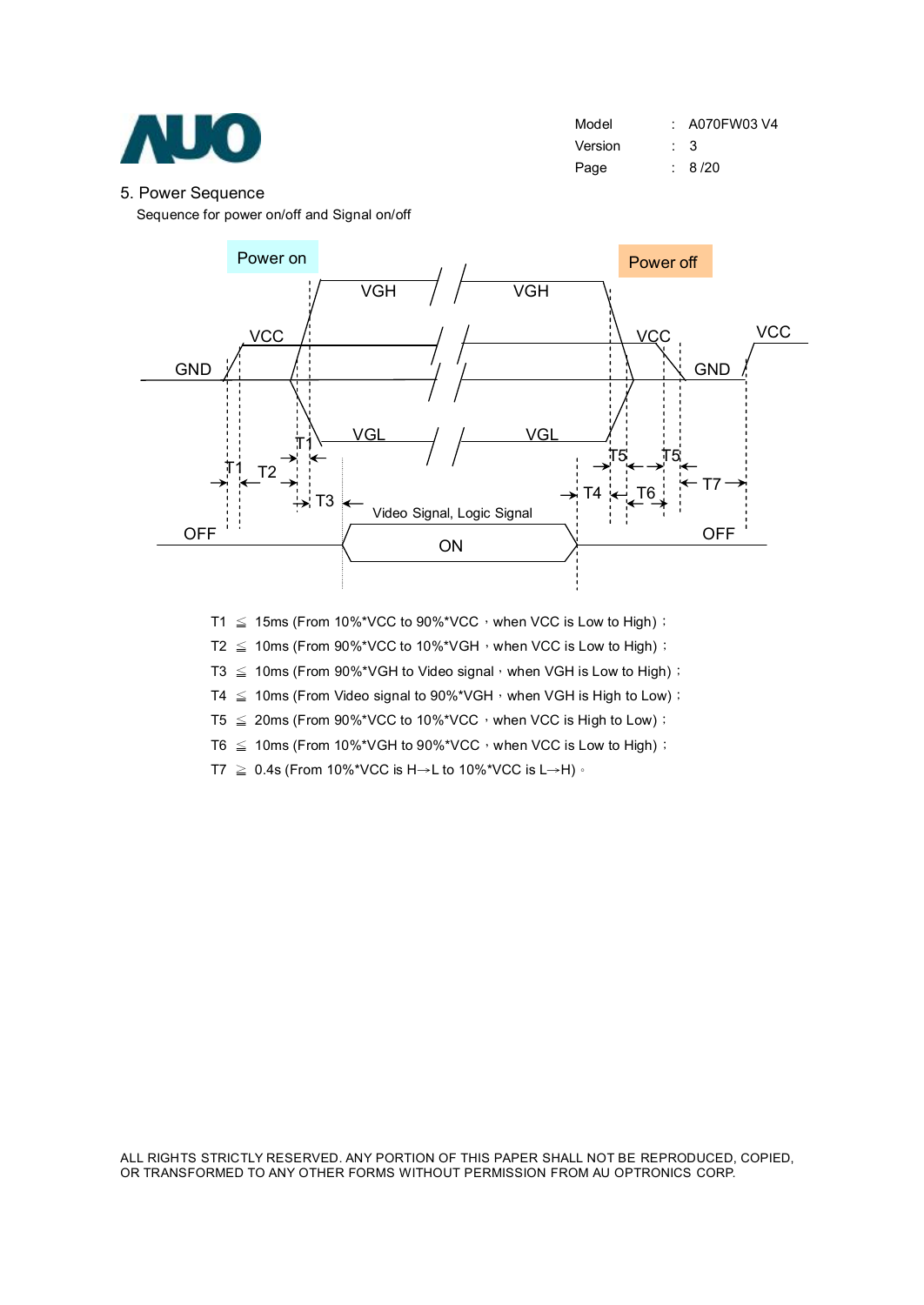

#### **C. Optical specification (Note 1, Note 2)**

| <b>Item</b>        |                                       | Symbol   | <b>Condition</b>                             | Min.                 | Typ.                 | Max.         | Unit              | <b>Remark</b> |
|--------------------|---------------------------------------|----------|----------------------------------------------|----------------------|----------------------|--------------|-------------------|---------------|
| Response time      | Rise<br>Fall                          | Tr<br>Τf | $\theta = 0^{\circ}$                         | -<br>-               | 12<br>18             | 24<br>36     | ms<br>ms          | Note $3.5$    |
| Contrast ratio     |                                       | CR.      | At optimized<br>Viewing angle                | 200                  | 300                  |              |                   | Note 4, 5     |
| Viewing angle      | Top<br><b>Bottom</b><br>Left<br>Right |          | $CR \ge 10$                                  | 30<br>50<br>50<br>50 | 40<br>65<br>65<br>65 |              | deg.              | Note 5, 6     |
| <b>Brightness</b>  |                                       | $Y_L$    | $I_L = 6mA$ , 25°C                           | 350                  | 400                  |              | cd/m <sup>2</sup> | Note 7        |
| White chromaticity |                                       | X<br>Υ   | $\theta = 0^{\circ}$<br>$\theta = 0^{\circ}$ | 0.26<br>0.28         | 0.31<br>0.33         | 0.36<br>0.38 |                   | Note 7        |

Note 1 : Ambient temperature =25℃, and lamp current  $I_L = 6$  mArms. To be measured in the dark room. DC/AC inverter driving frequency: 70 kHz.

Note 2 : To be measured on the center area of panel with a viewing cone of 1<sup>°</sup>by Topcon luminance meter BM-5, after 15 minutes operation.

Note 3. Definition of response time:

The output signals of photo detector are measured when the input signals are changed from "black" to "white"(falling time) and from "white" to "black"(rising time), respectively.

The response time is defined as the time interval between the 10% and 90% of amplitudes. Refer to figure as below.



Note 4. Definition of contrast ratio:

Contrast ratio is calculated with the following formula.

Contrast ratio (CR)= Photo detector output when LCD is at "White" state Photo detector output when LCD is at "Black" state

Note 5. White  $Vi=V_{i50} + 1.5V$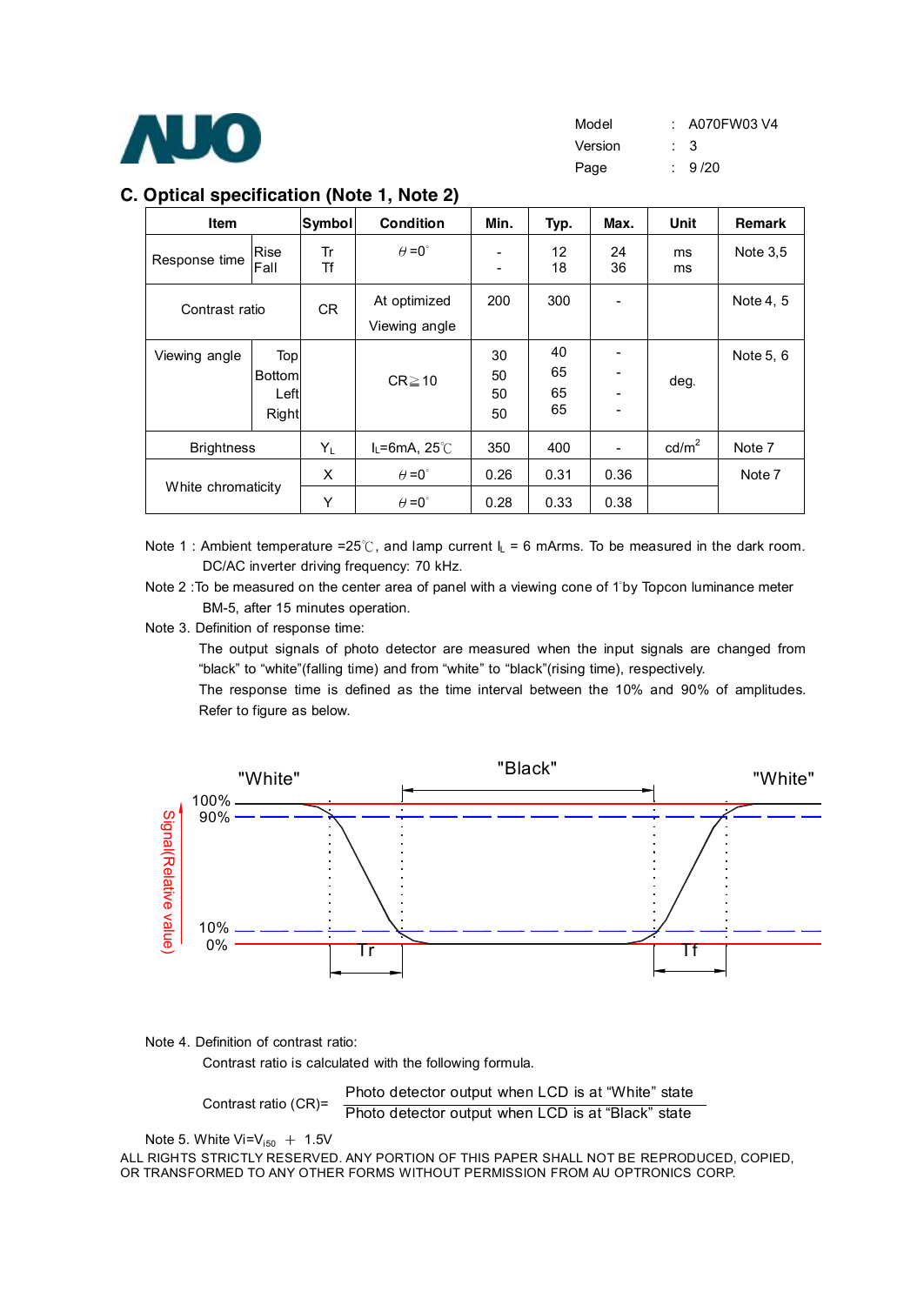

| Model   | $\therefore$ A070FW03 V4 |
|---------|--------------------------|
| Version | $\cdot$ 3                |
| Page    | : 10/20                  |

Black  $Vi=V_{150} \pm 2.0V$ 

" $\pm$ " means that the analog input signal swings in phase with  $V_{COM}$  signal.

" $\overline{+}$ " means that the analog input signal swings out of phase with V<sub>COM</sub> signal.

 $V_{i50}$ : The analog input voltage when transmission is 50%

The 100% transmission is defined as the transmission of LCD panel when all the input terminals of module are electrically opened.

Note 6. Definition of viewing angle, Refer to figure as below.



Note 7. Measured at the center area of the panel when all the input terminals of LCD panel are electrically opened.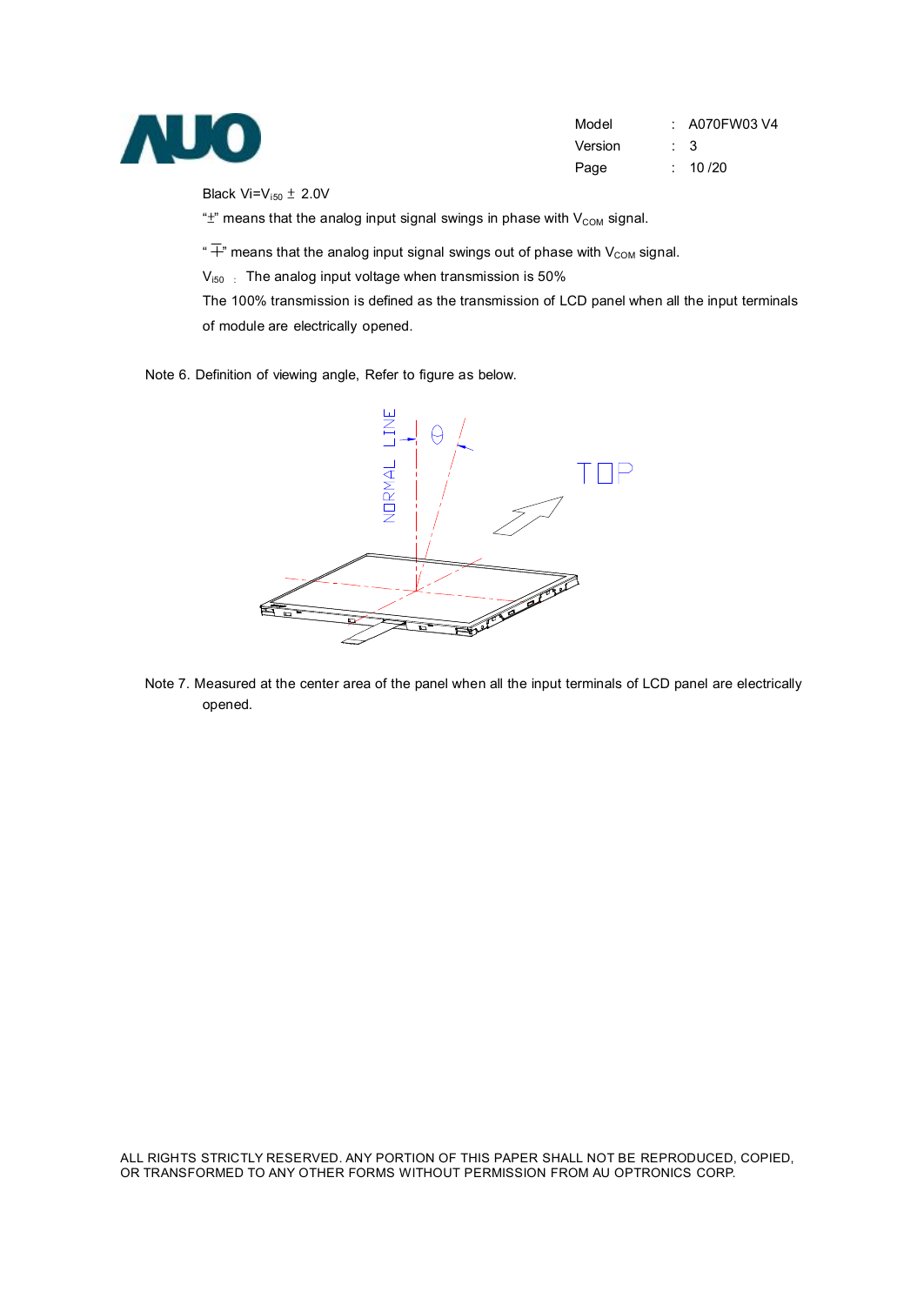

| Model   |     | $: A070$ FW03 V4 |
|---------|-----|------------------|
| Version | : 3 |                  |
| Page    |     | : 11/20          |

## **D. Reliability test items(Note 2):**

| No.            | <b>Test items</b>                  | <b>Conditions</b>                                                                                                                                         | Remark                                     |
|----------------|------------------------------------|-----------------------------------------------------------------------------------------------------------------------------------------------------------|--------------------------------------------|
| 1              | High temperature storage           | Ta= 70 $\degree$ C<br>240Hrs                                                                                                                              |                                            |
| $\overline{2}$ | Low temperature storage            | Ta= -20℃<br>240Hrs                                                                                                                                        |                                            |
| 3              | High temperature operation         | Tp= $60^{\circ}$ C<br>240Hrs                                                                                                                              |                                            |
| 4              | Low temperature operation          | $Ta =$                                                                                                                                                    |                                            |
| 5              | High temperature and high humidity | $Tp = 40$                                                                                                                                                 | 2Operation                                 |
| 6              | Heat shock                         | $-10^{\circ}$ C ~60 $^{\circ}$ C/100 cycles                                                                                                               | Non-operation                              |
| $\overline{7}$ | Electrostatic discharge            | $\pm 200V, 200pF(0\Omega)$ , once for each terminal                                                                                                       | Non-operation                              |
| 8              | Vibration                          | Frequency range<br>∶ 10~55Hz<br>Stoke<br>$: 1.5$ mm<br>: $10 \sim 55 \sim 10$ Hz<br>Sweep<br>2 hours for each direction of X, Y, Z<br>(6 hours for total) | <b>JIS C7021.</b><br>$A-10$<br>Condition A |
| 9              | Mechanical shock                   | 100G, 6ms, $\pm$ X, $\pm$ Y, $\pm$ Z<br>3 times for each direction                                                                                        | JIS C7021,<br>$A - 7$<br>Condition C       |
| 10             | Vibration (with carton)            | Random vibration:<br>$0.015G^2$ /Hz from 5~200Hz<br>-6dB/octave from 200~500Hz                                                                            | IEC 68-34                                  |
| 11             | Drop (with carton)                 | Height: 60cm<br>1 corner, 3 edges, 6 surfaces                                                                                                             | <b>JIS Z0202</b>                           |

Note1: Ta: Ambient temperature.

Note2: Tp: Panel Surface Temperature

Note3: In the standard conditions, there is not display function NG issue occurred. All the cosmetic specification is judged before the reliability stress.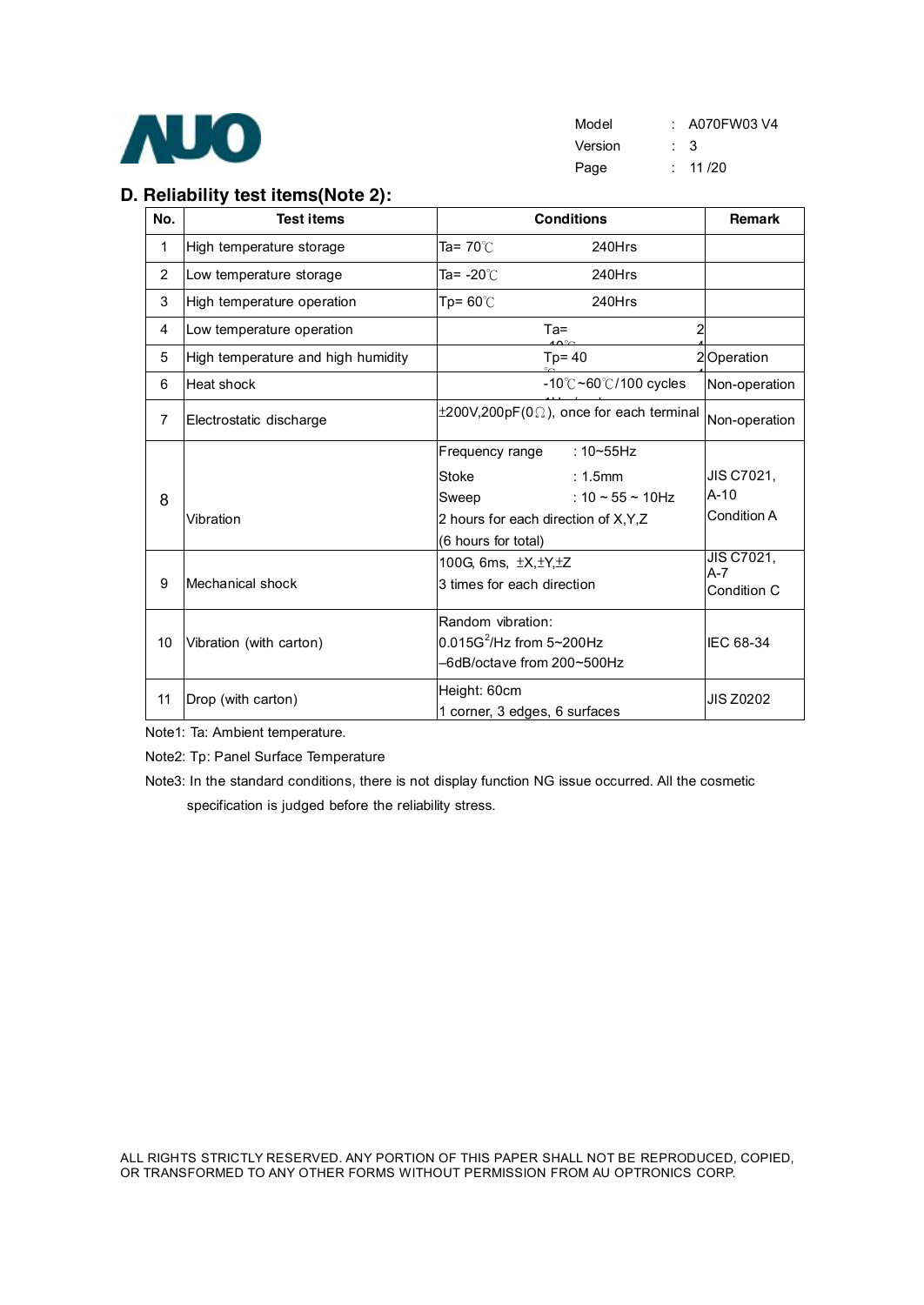

| Model   |           | : A070FW03 V4 |
|---------|-----------|---------------|
| Version | $\cdot$ 3 |               |
| Page    |           | : 12/20       |

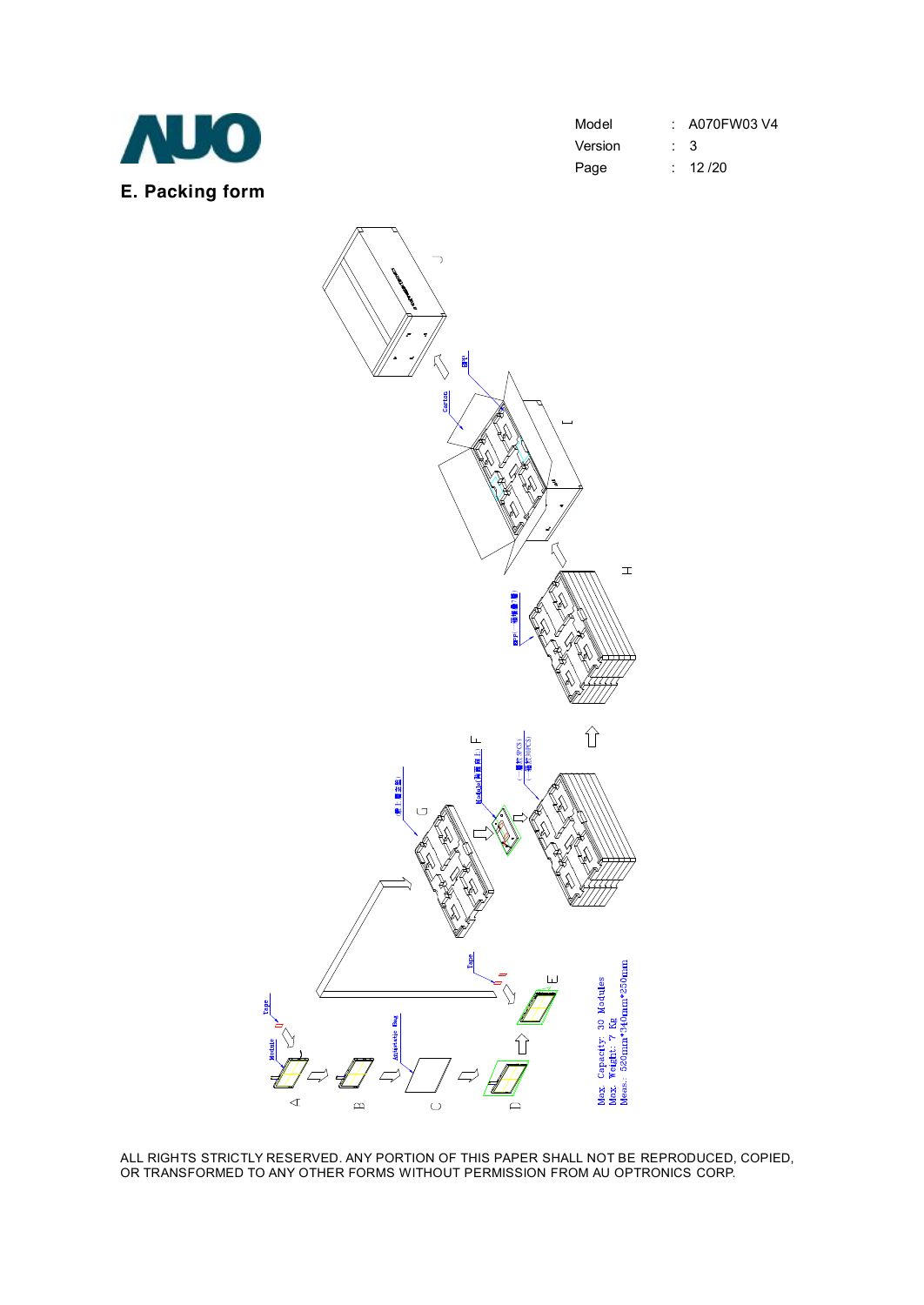

| : A070FW03 V4  |
|----------------|
|                |
| : 13/20        |
| $\therefore$ 3 |

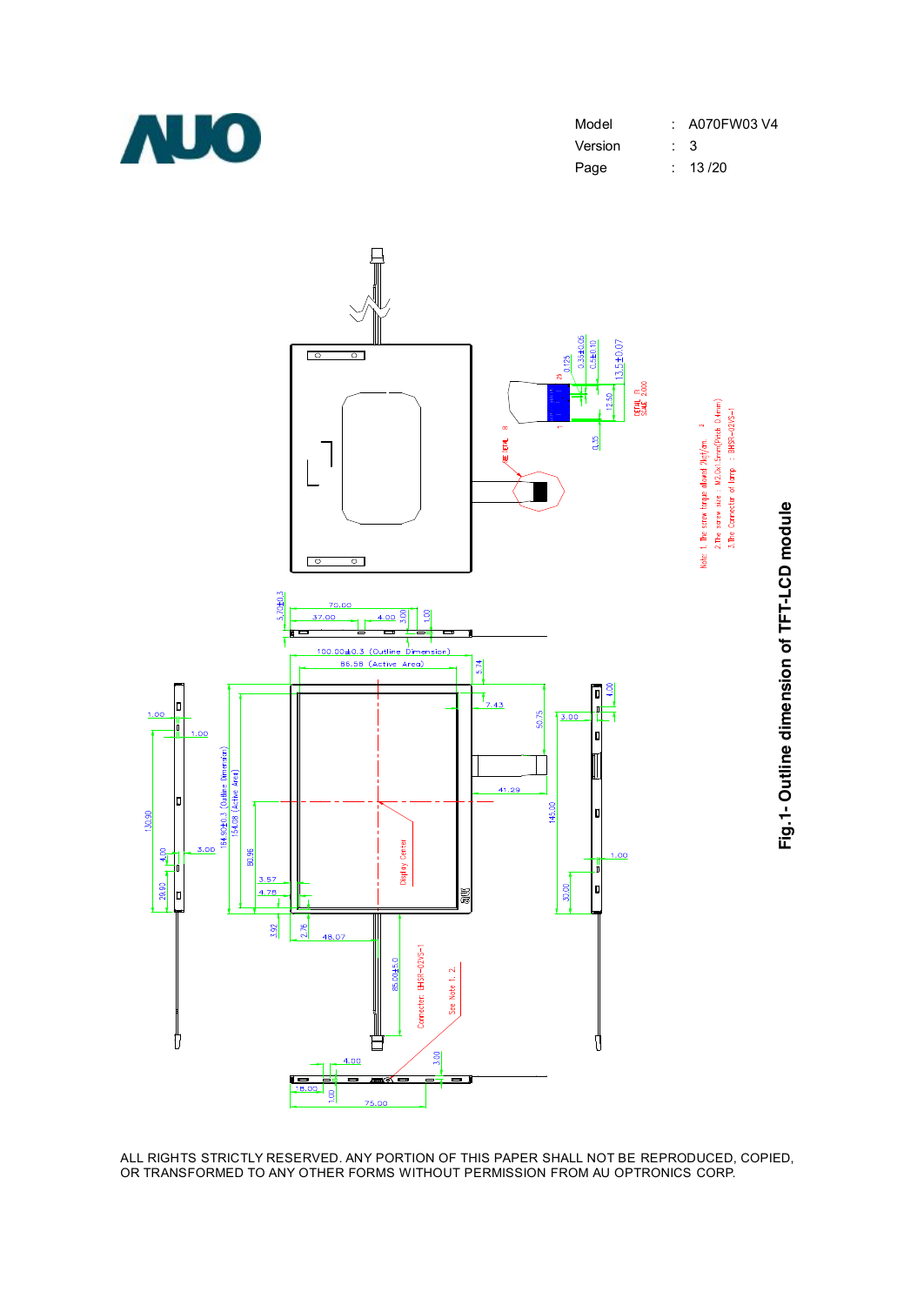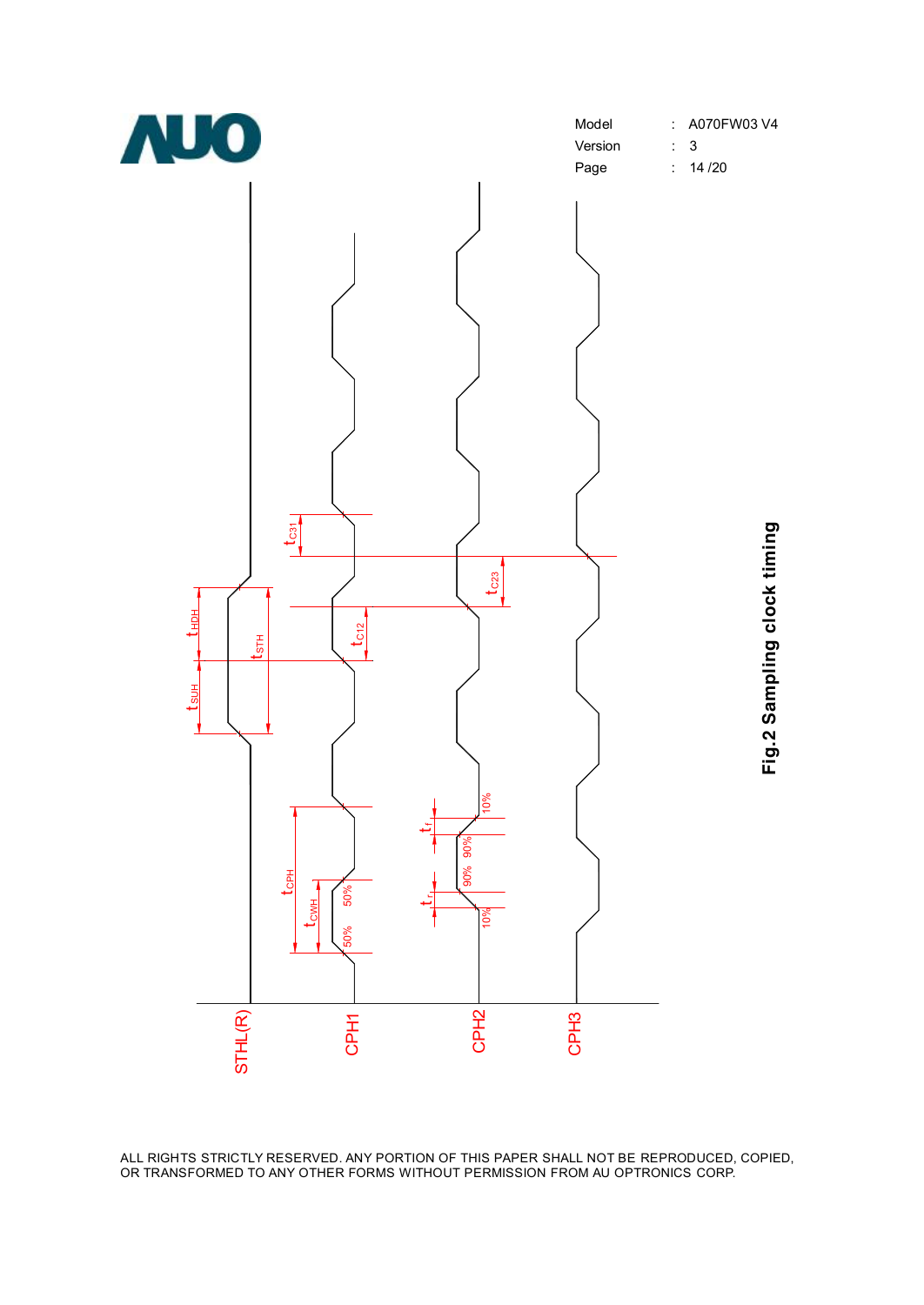

| Model   |     | : A070FW03 V4 |
|---------|-----|---------------|
| Version | : 3 |               |
| Page    |     | : 15/20       |



**Fig.3 H oriz o ntal dis pla y timin g ra n g**

**e**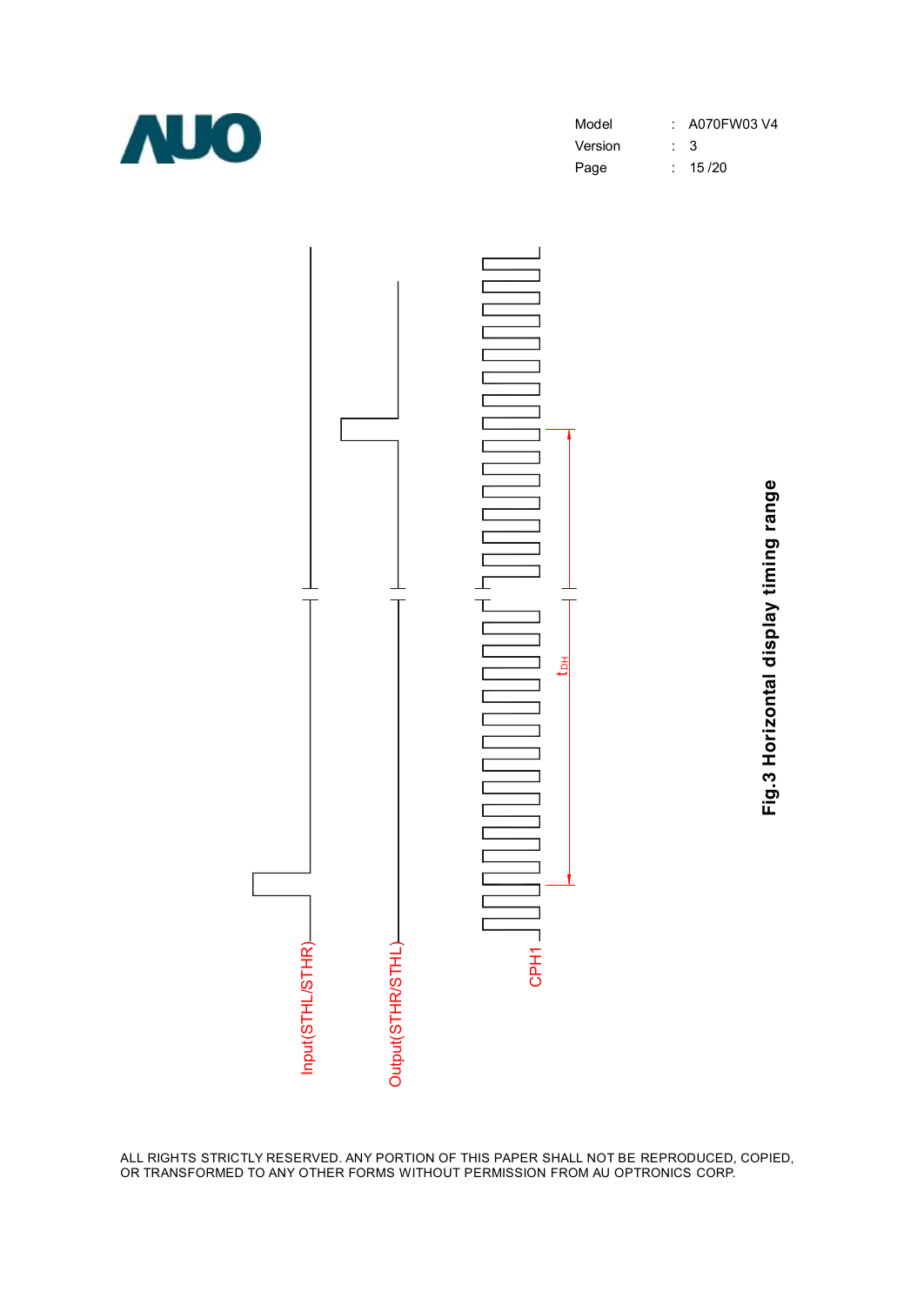

| : A070FW03 V4 |
|---------------|
| : 3           |
| : 16/20       |
|               |

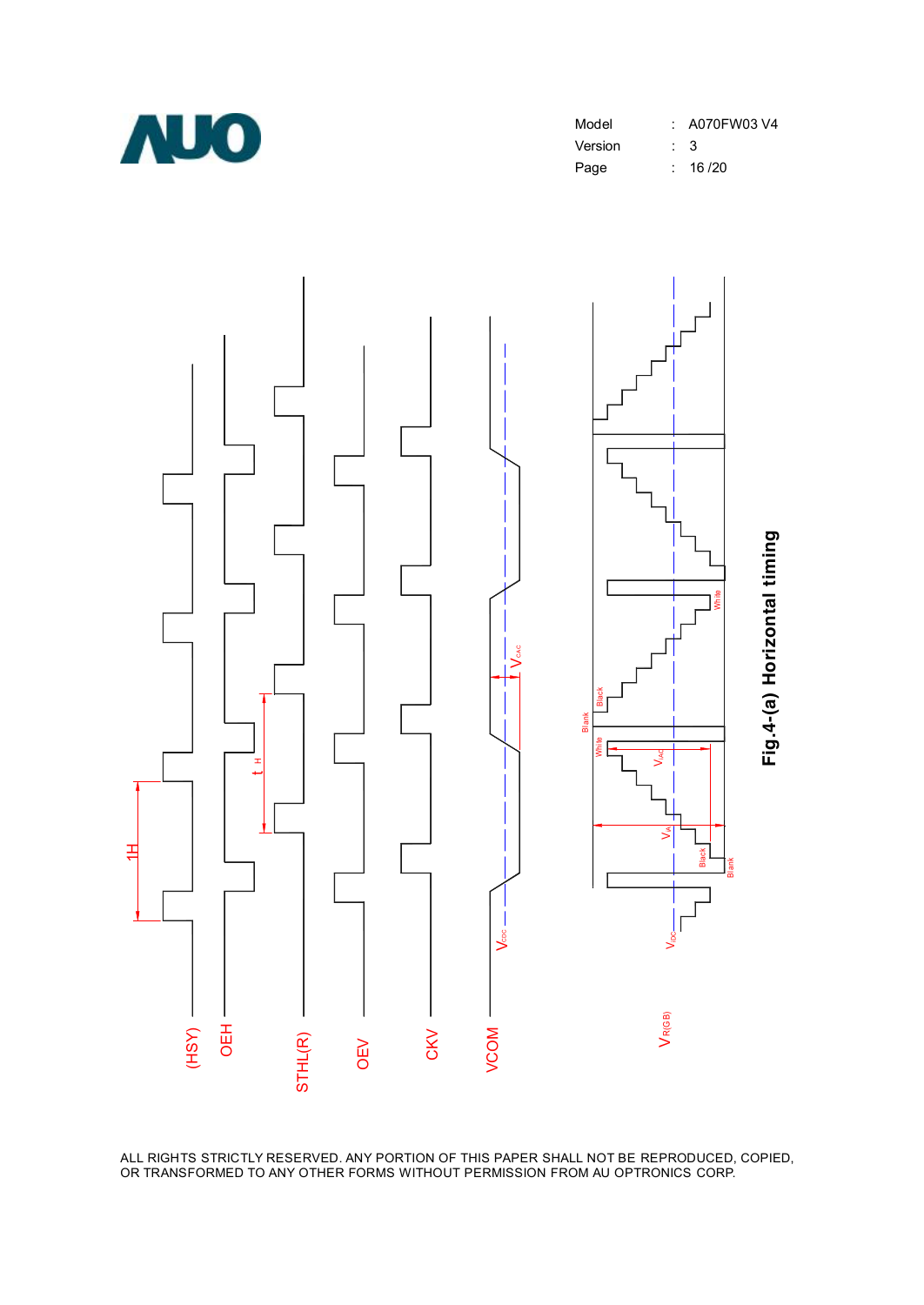

| Model   |                | : A070FW03 V4 |
|---------|----------------|---------------|
| Version | $\therefore$ 3 |               |
| Page    |                | : $17/20$     |

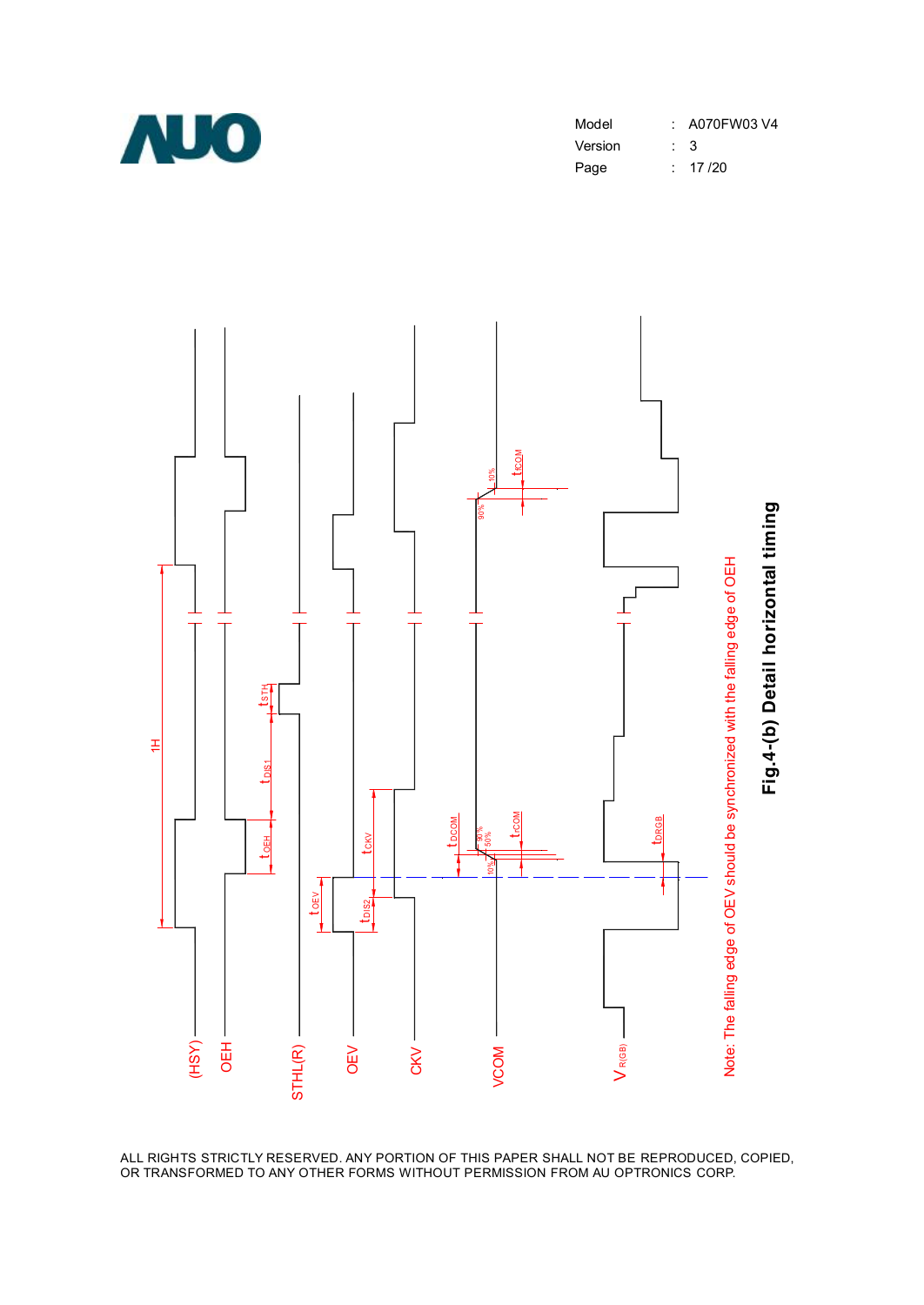

| Model   | : A070FW03 V4 |
|---------|---------------|
| Version | : 3           |
| Page    | : 18/20       |
|         |               |



**Fig.5**  $\geq$ **ertic al s hift clo c k timin g**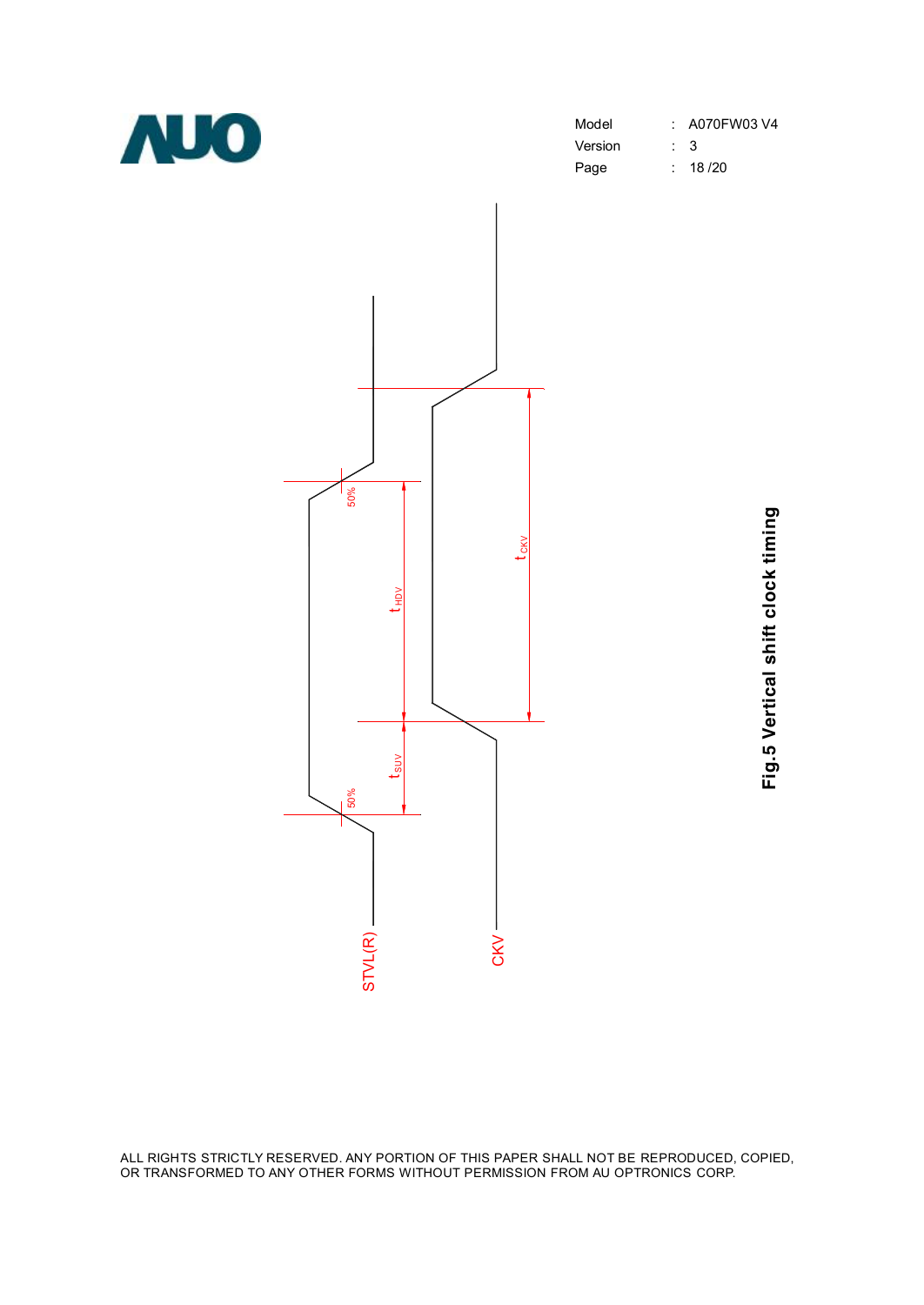

Model : A070FW03 V4

Version : 3

Page : 19 /20



**Fig.6-(a) V ertic al timin g (Fro** <u>اع</u> **u p to d o w n)**